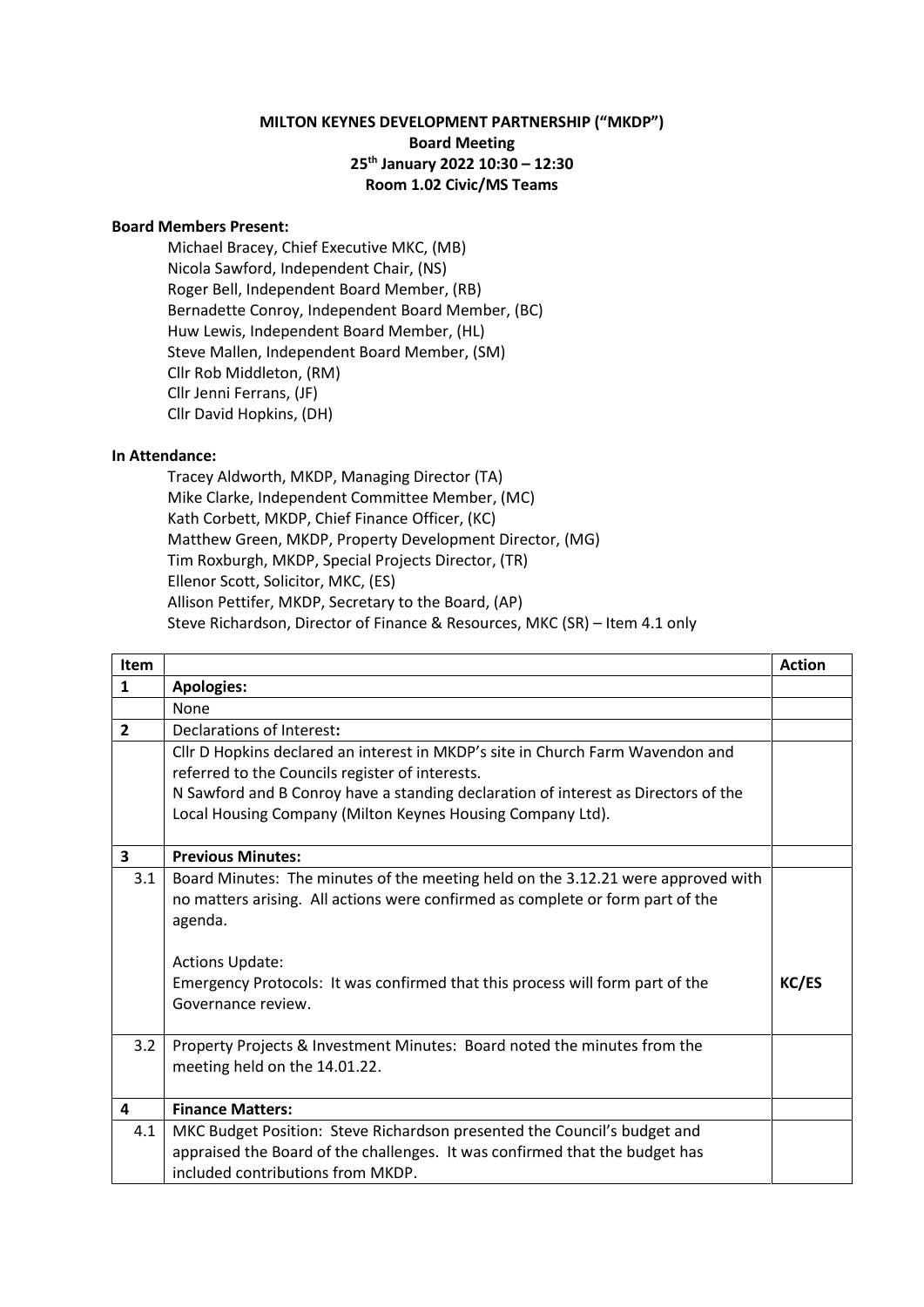| 4.2 | MKDP Business Plan: The Board received the latest draft of the 2022-25 business<br>plan. The Board were asked to delegate non-financial amendments that arise from<br>MKC's review of the plan to the Managing Director in consultation with the Chair<br>before submission to the Council for approval.<br>Points to note:<br>The final Business Plan goes before Delegated Decision on the 22.02.22.<br>A reforecast on the business plan numbers will be reported to Board every 6<br>$\bullet$<br>months.<br>The dividend requirement has been revised from what was presented to reflect<br>$\bullet$<br>the Council's latest assumptions.<br>The Board noted that profit before interest and tax and the operating profit are |           |
|-----|-------------------------------------------------------------------------------------------------------------------------------------------------------------------------------------------------------------------------------------------------------------------------------------------------------------------------------------------------------------------------------------------------------------------------------------------------------------------------------------------------------------------------------------------------------------------------------------------------------------------------------------------------------------------------------------------------------------------------------------|-----------|
|     | forecast to be going negative. The board acknowledged and accepted the position<br>and requested a note is inserted into the business plan which explains the position ie<br>set up costs for LHC and the impact of Covid on car parking.                                                                                                                                                                                                                                                                                                                                                                                                                                                                                           |           |
|     | The report will be revised and amended in accordance with the discussion before<br>submission to the Council for approval.                                                                                                                                                                                                                                                                                                                                                                                                                                                                                                                                                                                                          | KC        |
| 4.3 | LHC Update: The first LHC Working Group meeting for the Board took place on the<br>24.1.22. The working group reviewed drafts of the allocations policy, rents setting<br>policy and articles. A Members Briefing on the LHC is being arranged.<br>Post meeting note: Meeting arranged for the 2.2.22.                                                                                                                                                                                                                                                                                                                                                                                                                              |           |
|     | The key milestones for the next 12 months were shared with the Board. KC advised<br>the Board that the immediate aim for the LHC is to get the Stage one application<br>submitted at the end of March/early April to start the process with the Regulator.                                                                                                                                                                                                                                                                                                                                                                                                                                                                          |           |
|     | The discussion that followed covered the specification of units, future home<br>standards, quality, sustainability. The Chair suggested a strategy session on<br>standards for the affordable element on whether we want to be early adopters,<br>followers and how we see the process progressing. The issue of tenure mix whether                                                                                                                                                                                                                                                                                                                                                                                                 |           |
|     | it should be set before a site went to market was raised. MG was asked to include a<br>sentence in the Business Plan for Walton Manor regarding the tenure mix.<br>Regarding the specification of units, the Chair suggested it should be done in<br>partnership - LHC Board will have ideas of what it would like and MKDP Board with<br>what it could achieve. Third party funding on the zero-carbon element to be<br>considered/entertained.                                                                                                                                                                                                                                                                                    | <b>MG</b> |
|     | The Chair advised that a learning and development session for Members would be<br>beneficial on Local Housing Companies and Housing Associations. NS/TA to review<br>how this would be delivered and when.                                                                                                                                                                                                                                                                                                                                                                                                                                                                                                                          | NS/TA     |
| 5   | <b>Property Matters:</b>                                                                                                                                                                                                                                                                                                                                                                                                                                                                                                                                                                                                                                                                                                            |           |
| 5.1 | Property Management: An update was provided to Board Members on progress<br>made since the last board meeting in December when feedback was requested on 4<br>points: -<br>MKC to confirm they can deliver the services in line with the indicative<br>1<br>specification.                                                                                                                                                                                                                                                                                                                                                                                                                                                          |           |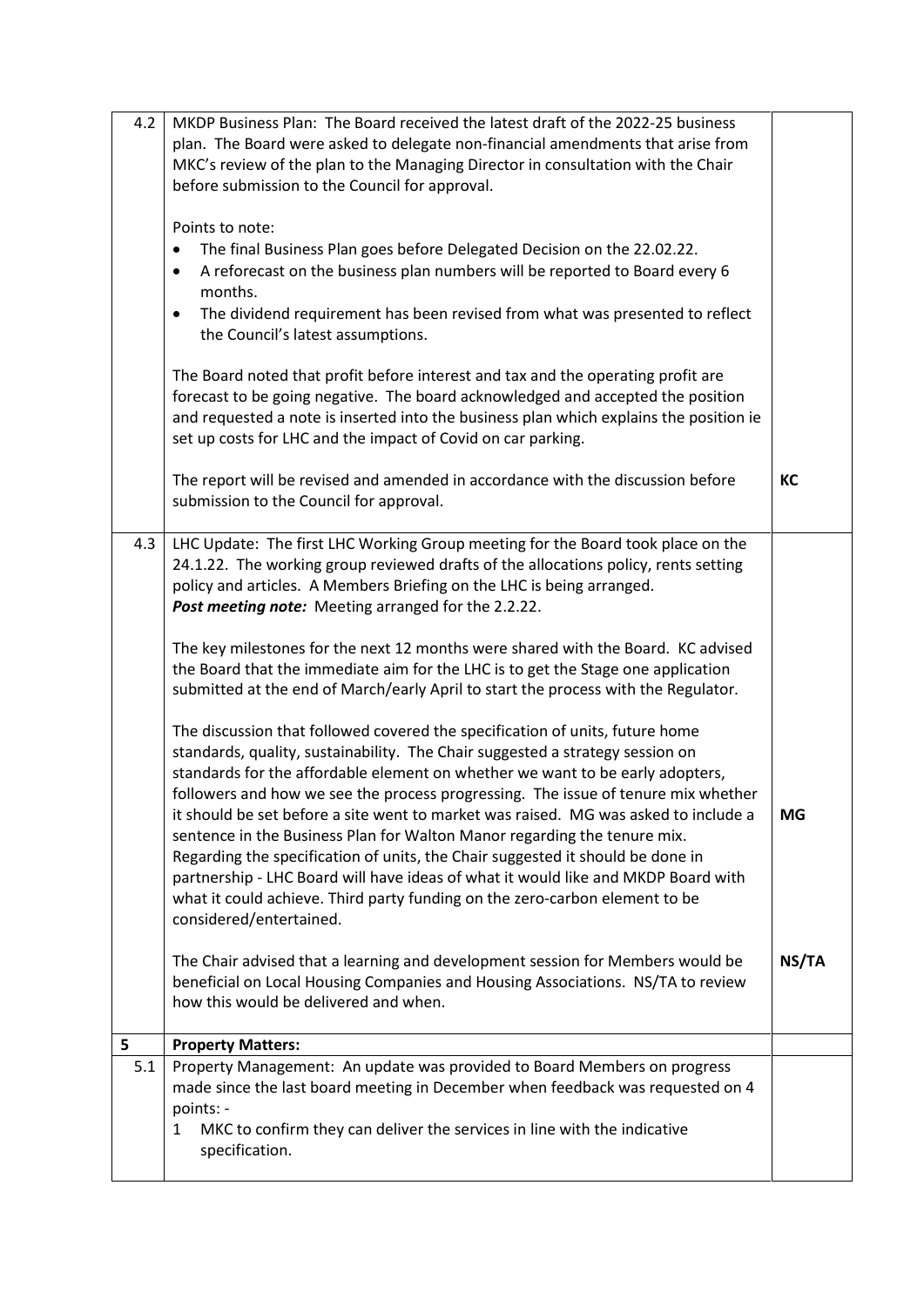|          | MKC to satisfy MKDP on their resourcing capability and ability to start in the near<br>2<br>future.<br>Confirmation from MKC around the appropriateness of the database to be<br>3<br>applied specifically that MKDP will have access; the ability to extract report etc;<br>data being capable of extraction and transfer.<br>Confirmation of the fee basis.<br>4<br>The Board were advised that satisfactory progress is being made and that the MKC<br>Property Team have assisted with the transition of the Brunel Centre in advance of<br>the portfolio transfer. The fee schedule is awaited from MKC. (Subsequently<br>received).<br>HL advised he could provide examples of KPI's for Property Management. It was<br>suggested the RAG subcommittee should review proposed KPI's and received regular<br>reports on the Property Management KPI's.<br>Health & Safety Matters:                                                                                                                                                                                                                                                                                                                                                                                                                                                                                                                                                                                                                                                                                                                                                                              | HL |
|----------|----------------------------------------------------------------------------------------------------------------------------------------------------------------------------------------------------------------------------------------------------------------------------------------------------------------------------------------------------------------------------------------------------------------------------------------------------------------------------------------------------------------------------------------------------------------------------------------------------------------------------------------------------------------------------------------------------------------------------------------------------------------------------------------------------------------------------------------------------------------------------------------------------------------------------------------------------------------------------------------------------------------------------------------------------------------------------------------------------------------------------------------------------------------------------------------------------------------------------------------------------------------------------------------------------------------------------------------------------------------------------------------------------------------------------------------------------------------------------------------------------------------------------------------------------------------------------------------------------------------------------------------------------------------------|----|
|          | Westbury Farm: Board noted the current position.                                                                                                                                                                                                                                                                                                                                                                                                                                                                                                                                                                                                                                                                                                                                                                                                                                                                                                                                                                                                                                                                                                                                                                                                                                                                                                                                                                                                                                                                                                                                                                                                                     |    |
| 5.2      | Commercial Sites review: As part of MKDPS Business Plan and Strategy Review,<br>MKDP has made statements about its intentions regarding the commercial element<br>of its land portfolio. Recent significant increases in commercial land values have led<br>the executive to review the commercial land strategy. The Executive have<br>completed a review of its commercial land holdings against the current strategy of<br>retaining the land rather than disposing of it. 3 sites are currently in discussion for<br>disposal on franked valuations and there are 2 other sites that could be brought<br>forward. The Board were presented with 3 options<br>Continue to hold both sites until pre-let opportunities are available.<br>$\mathbf{1}$<br>Market both sites immediately.<br>$\mathbf{2}$<br>Market Shenley Wood B to test developer appetite and see if the<br>3<br>agent/valuers are correct in their assumptions on demand.<br>The Executive's recommendation is option 3.<br>The question was asked what the criteria would be for accepting an offer. MKDP<br>would not be obligated to accept an offer and a financial assessment of the bids<br>would be undertaken in order to inform the decision whether to sell or hold.<br>The Board approved option 3 above.<br>Other comments:<br>The acquisition opportunities was discussed. The board noted that this is not part of<br>the strategy unless there is a strong strategic reason and due to capital pressures,<br>there would not be too much emphasis on this type of activity.<br>Pineham - The Executive were requested to encourage movement on the site with<br>The Parks Trust. | MG |
| 6<br>6.1 | <b>Reports:</b><br>Chair's report: The Chair reported that the reviews with Board Members, with one                                                                                                                                                                                                                                                                                                                                                                                                                                                                                                                                                                                                                                                                                                                                                                                                                                                                                                                                                                                                                                                                                                                                                                                                                                                                                                                                                                                                                                                                                                                                                                  |    |
|          | exception, had been completed. The Justice Quarter discussions were now paused<br>whilst further work was undertaken. MKDP's PR & Comms is progressing. The Chair                                                                                                                                                                                                                                                                                                                                                                                                                                                                                                                                                                                                                                                                                                                                                                                                                                                                                                                                                                                                                                                                                                                                                                                                                                                                                                                                                                                                                                                                                                    |    |